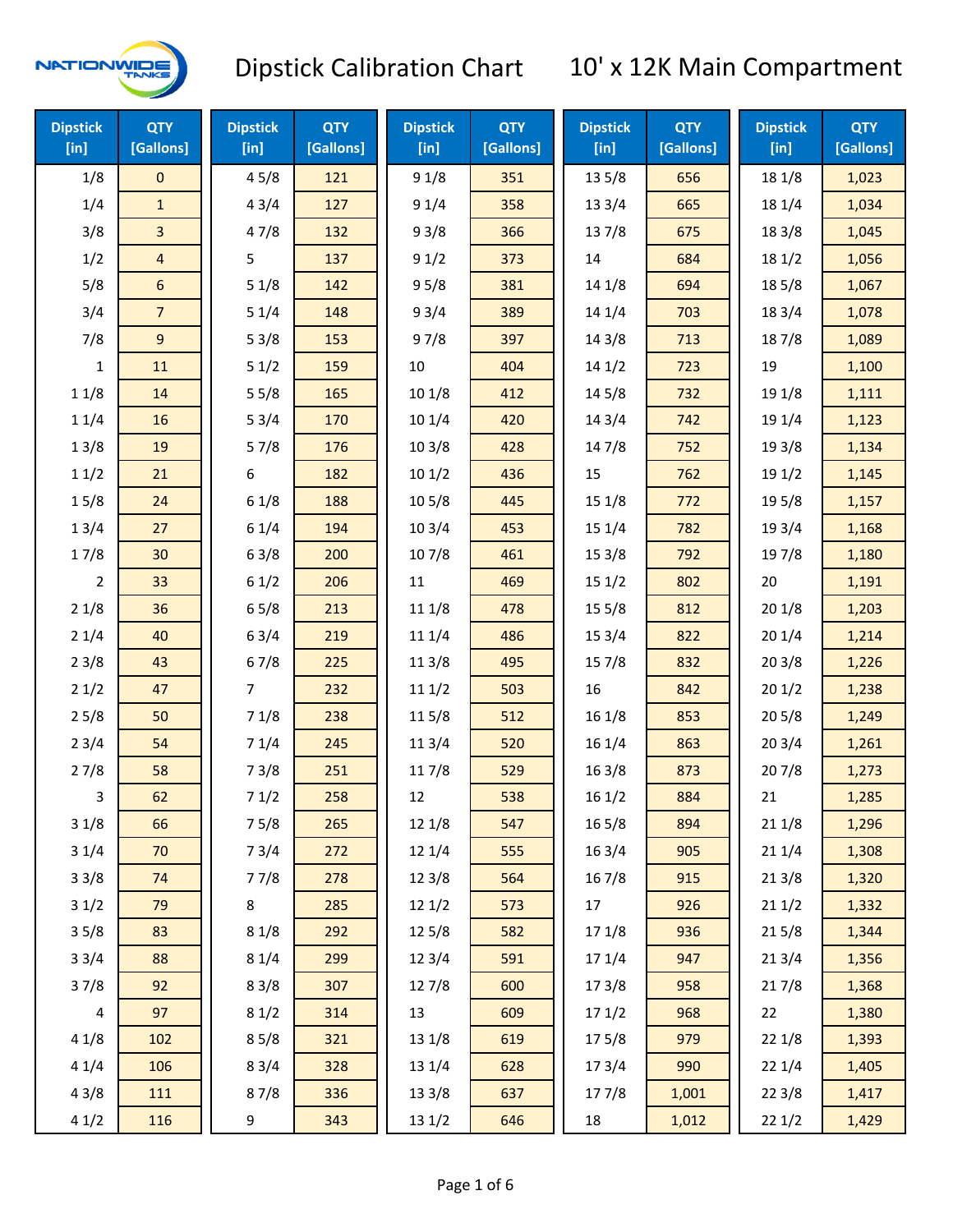

| <b>Dipstick</b><br>$[$ in] | <b>QTY</b><br>[Gallons] | <b>Dipstick</b><br>$[$ in] | <b>QTY</b><br>[Gallons] | <b>Dipstick</b><br>$[$ in] | <b>QTY</b><br>[Gallons] | <b>Dipstick</b><br>$[$ in] | <b>QTY</b><br>[Gallons] | <b>Dipstick</b><br>$[$ in] | <b>QTY</b><br>[Gallons] |
|----------------------------|-------------------------|----------------------------|-------------------------|----------------------------|-------------------------|----------------------------|-------------------------|----------------------------|-------------------------|
| 225/8                      | 1,441                   | 271/8                      | 1,904                   | 315/8                      | 2,405                   | 36 1/8                     | 2,937                   | 40 5/8                     | 3,494                   |
| 223/4                      | 1,454                   | 271/4                      | 1,918                   | 31 3/4                     | 2,419                   | 36 1/4                     | 2,952                   | 403/4                      | 3,510                   |
| 227/8                      | 1,466                   | 273/8                      | 1,931                   | 317/8                      | 2,433                   | 363/8                      | 2,967                   | 407/8                      | 3,526                   |
| 23                         | 1,478                   | 271/2                      | 1,945                   | 32                         | 2,448                   | 361/2                      | 2,982                   | 41                         | 3,542                   |
| 231/8                      | 1,491                   | 275/8                      | 1,958                   | 32 1/8                     | 2,462                   | $36\,5/8$                  | 2,997                   | 41 1/8                     | 3,558                   |
| 231/4                      | 1,503                   | 273/4                      | 1,972                   | 32 1/4                     | 2,477                   | 363/4                      | 3,013                   | 41 1/4                     | 3,574                   |
| 233/8                      | 1,516                   | 277/8                      | 1,985                   | 32 3/8                     | 2,491                   | 36 7/8                     | 3,028                   | 41 3/8                     | 3,589                   |
| 231/2                      | 1,528                   | 28                         | 1,999                   | 321/2                      | 2,506                   | 37                         | 3,043                   | 411/2                      | 3,605                   |
| 235/8                      | 1,541                   | 28 1/8                     | 2,012                   | 325/8                      | 2,520                   | 371/8                      | 3,058                   | 41 5/8                     | 3,621                   |
| 233/4                      | 1,553                   | 28 1/4                     | 2,026                   | 32 3/4                     | 2,535                   | 37 1/4                     | 3,074                   | 41 3/4                     | 3,637                   |
| 237/8                      | 1,566                   | 28 3/8                     | 2,040                   | 327/8                      | 2,550                   | 373/8                      | 3,089                   | 417/8                      | 3,653                   |
| 24                         | 1,578                   | 281/2                      | 2,053                   | 33                         | 2,564                   | 371/2                      | 3,104                   | 42                         | 3,669                   |
| 241/8                      | 1,591                   | 28 5/8                     | 2,067                   | 33 1/8                     | 2,579                   | 375/8                      | 3,120                   | 42 1/8                     | 3,685                   |
| 241/4                      | 1,604                   | 28 3/4                     | 2,081                   | 33 1/4                     | 2,593                   | 373/4                      | 3,135                   | 42 1/4                     | 3,701                   |
| 243/8                      | 1,617                   | 287/8                      | 2,095                   | 33 3/8                     | 2,608                   | 377/8                      | 3,151                   | 42 3/8                     | 3,717                   |
| 241/2                      | 1,629                   | 29                         | 2,109                   | 33 1/2                     | 2,623                   | 38                         | 3,166                   | 42 1/2                     | 3,733                   |
| 245/8                      | 1,642                   | 29 1/8                     | 2,122                   | 33 5/8                     | 2,638                   | 38 1/8                     | 3,182                   | 42 5/8                     | 3,749                   |
| 243/4                      | 1,655                   | 29 1/4                     | 2,136                   | 33 3/4                     | 2,652                   | 38 1/4                     | 3,197                   | 42 3/4                     | 3,765                   |
| 24 7/8                     | 1,668                   | 29 3/8                     | 2,150                   | 337/8                      | 2,667                   | 38 3/8                     | 3,213                   | 42 7/8                     | 3,781                   |
| 25                         | 1,681                   | 29 1/2                     | 2,164                   | 34                         | 2,682                   | 38 1/2                     | 3,228                   | 43                         | 3,797                   |
| 251/8                      | 1,694                   | 29 5/8                     | 2,178                   | 34 1/8                     | 2,697                   | 385/8                      | 3,244                   | 43 1/8                     | 3,814                   |
| 251/4                      | 1,706                   | 29 3/4                     | 2,192                   | 34 1/4                     | 2,711                   | 38 3/4                     | 3,259                   | 43 1/4                     | 3,830                   |
| 253/8                      | 1,719                   | 297/8                      | 2,206                   | 34 3/8                     | 2,726                   | 387/8                      | 3,275                   | 43 3/8                     | 3,846                   |
| 251/2                      | 1,732                   | 30                         | 2,220                   | 34 1/2                     | 2,741                   | 39                         | 3,290                   | 43 1/2                     | 3,862                   |
| 255/8                      | 1,746                   | 301/8                      | 2,234                   | 34 5/8                     | 2,756                   | 39 1/8                     | 3,306                   | 43 5/8                     | 3,878                   |
| 253/4                      | 1,759                   | 30 1/4                     | 2,248                   | 34 3/4                     | 2,771                   | 39 1/4                     | 3,321                   | 43 3/4                     | 3,894                   |
| 257/8                      | 1,772                   | 303/8                      | 2,262                   | 347/8                      | 2,786                   | 39 3/8                     | 3,337                   | 437/8                      | 3,910                   |
| 26                         | 1,785                   | 301/2                      | 2,276                   | 35                         | 2,801                   | 39 1/2                     | 3,353                   | 44                         | 3,927                   |
| 261/8                      | 1,798                   | 305/8                      | 2,291                   | 35 1/8                     | 2,816                   | 39 5/8                     | 3,368                   | 44 1/8                     | 3,943                   |
| 261/4                      | 1,811                   | 30 3/4                     | 2,305                   | 35 1/4                     | 2,831                   | 39 3/4                     | 3,384                   | 44 1/4                     | 3,959                   |
| 263/8                      | 1,824                   | 307/8                      | 2,319                   | 35 3/8                     | 2,846                   | 397/8                      | 3,400                   | 44 3/8                     | 3,975                   |
| 261/2                      | 1,838                   | 31                         | 2,333                   | 35 1/2                     | 2,861                   | 40                         | 3,416                   | 44 1/2                     | 3,992                   |
| 265/8                      | 1,851                   | 31 1/8                     | 2,347                   | 35 5/8                     | 2,876                   | 40 1/8                     | 3,431                   | 44 5/8                     | 4,008                   |
| 263/4                      | 1,864                   | 31 1/4                     | 2,362                   | 35 3/4                     | 2,891                   | 40 1/4                     | 3,447                   | 44 3/4                     | 4,024                   |
| 267/8                      | 1,878                   | 31 3/8                     | 2,376                   | 357/8                      | 2,906                   | 40 3/8                     | 3,463                   | 447/8                      | 4,040                   |
| 27                         | 1,891                   | 31 1/2                     | 2,390                   | 36                         | 2,921                   | 40 1/2                     | 3,479                   | 45                         | 4,057                   |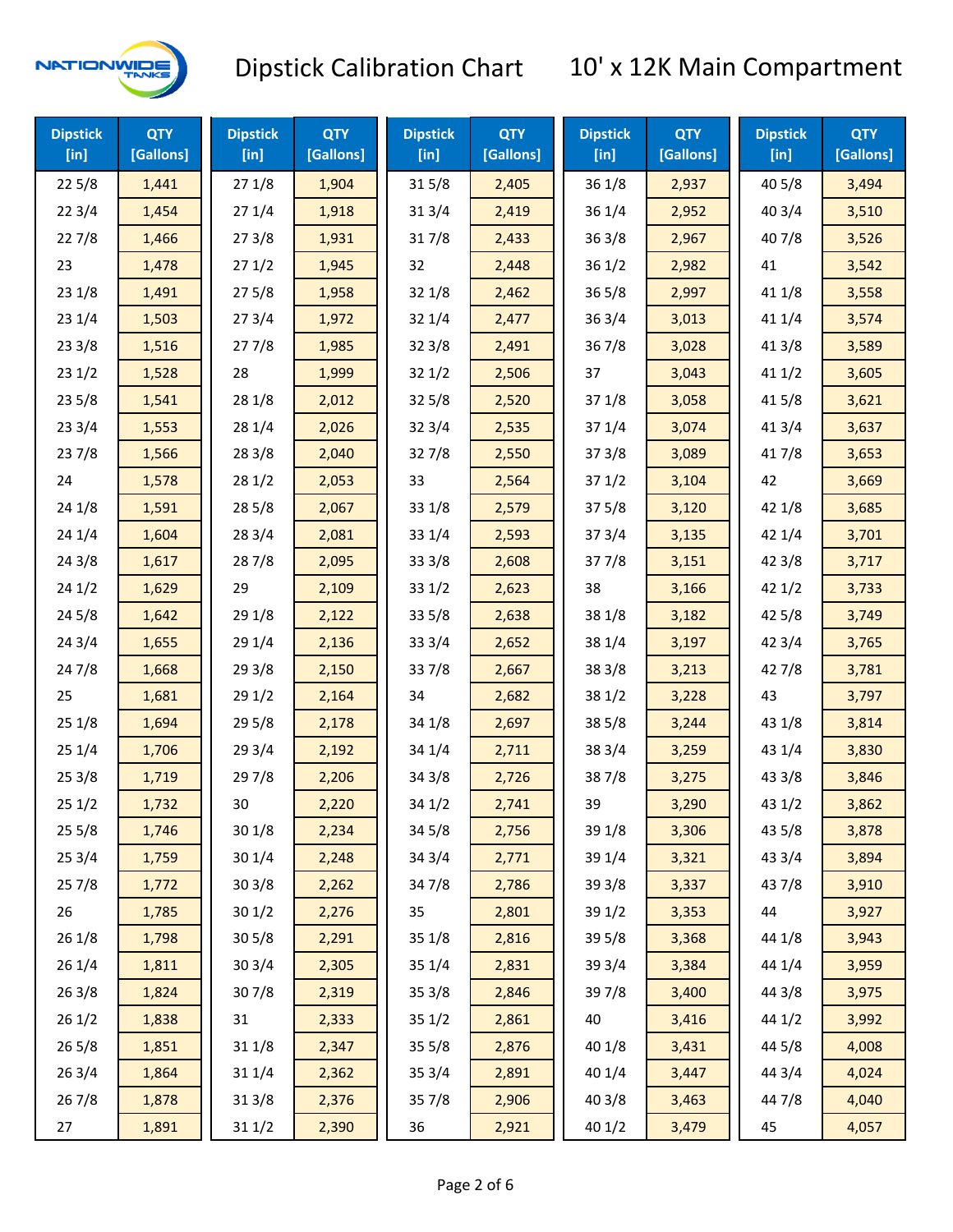

| <b>Dipstick</b><br>$[$ in] | <b>QTY</b><br>[Gallons] | <b>Dipstick</b><br>$[$ in] | <b>QTY</b><br>[Gallons] | <b>Dipstick</b><br>$[$ in] | <b>QTY</b><br>[Gallons] | <b>Dipstick</b><br>$[$ in] | <b>QTY</b><br>[Gallons] | <b>Dipstick</b><br>$[$ in] | <b>QTY</b><br>[Gallons] |
|----------------------------|-------------------------|----------------------------|-------------------------|----------------------------|-------------------------|----------------------------|-------------------------|----------------------------|-------------------------|
| 45 1/8                     | 4,073                   | 49 5/8                     | 4,667                   | 54 1/8                     | 5,272                   | 58 5/8                     | 5,884                   | 63 1/8                     | 6,496                   |
| 45 1/4                     | 4,089                   | 49 3/4                     | 4,684                   | 54 1/4                     | 5,289                   | 58 3/4                     | 5,901                   | 63 1/4                     | 6,513                   |
| 45 3/8                     | 4,106                   | 49 7/8                     | 4,701                   | 54 3/8                     | 5,306                   | 587/8                      | 5,918                   | 63 3/8                     | 6,530                   |
| 451/2                      | 4,122                   | 50                         | 4,717                   | 54 1/2                     | 5,323                   | 59                         | 5,935                   | 63 1/2                     | 6,547                   |
| 45 5/8                     | 4,138                   | 50 1/8                     | 4,734                   | 54 5/8                     | 5,340                   | 59 1/8                     | 5,952                   | 63 5/8                     | 6,564                   |
| 45 3/4                     | 4,155                   | 50 1/4                     | 4,751                   | 54 3/4                     | 5,357                   | 59 1/4                     | 5,969                   | 63 3/4                     | 6,581                   |
| 45 7/8                     | 4,171                   | 503/8                      | 4,767                   | 54 7/8                     | 5,374                   | 59 3/8                     | 5,986                   | 63 7/8                     | 6,598                   |
| 46                         | 4,187                   | 501/2                      | 4,784                   | 55                         | 5,391                   | 59 1/2                     | 6,003                   | 64                         | 6,615                   |
| 46 1/8                     | 4,204                   | 50 5/8                     | 4,801                   | 55 1/8                     | 5,408                   | 59 5/8                     | 6,020                   | 64 1/8                     | 6,632                   |
| 46 1/4                     | 4,220                   | 50 3/4                     | 4,818                   | 55 1/4                     | 5,425                   | 59 3/4                     | 6,037                   | 64 1/4                     | 6,649                   |
| 46 3/8                     | 4,237                   | 507/8                      | 4,834                   | 55 3/8                     | 5,442                   | 597/8                      | 6,054                   | 64 3/8                     | 6,666                   |
| 46 1/2                     | 4,253                   | 51                         | 4,851                   | 55 1/2                     | 5,459                   | 60                         | 6,071                   | 64 1/2                     | 6,683                   |
| 46 5/8                     | 4,270                   | 51 1/8                     | 4,868                   | 55 5/8                     | 5,476                   | 60 1/8                     | 6,088                   | 64 5/8                     | 6,700                   |
| 46 3/4                     | 4,286                   | 51 1/4                     | 4,885                   | 55 3/4                     | 5,493                   | 60 1/4                     | 6,105                   | 64 3/4                     | 6,717                   |
| 46 7/8                     | 4,302                   | 51 3/8                     | 4,902                   | 55 7/8                     | 5,510                   | 603/8                      | 6,122                   | 64 7/8                     | 6,734                   |
| 47                         | 4,319                   | 511/2                      | 4,918                   | 56                         | 5,527                   | 601/2                      | 6,139                   | 65                         | 6,751                   |
| 47 1/8                     | 4,335                   | 515/8                      | 4,935                   | 56 1/8                     | 5,544                   | 60 5/8                     | 6,156                   | 65 1/8                     | 6,768                   |
| 47 1/4                     | 4,352                   | 513/4                      | 4,952                   | 56 1/4                     | 5,561                   | 603/4                      | 6,173                   | 65 1/4                     | 6,785                   |
| 47 3/8                     | 4,368                   | 517/8                      | 4,969                   | 563/8                      | 5,578                   | 607/8                      | 6,190                   | 65 3/8                     | 6,802                   |
| 471/2                      | 4,385                   | 52                         | 4,986                   | 56 1/2                     | 5,595                   | 61                         | 6,207                   | 65 1/2                     | 6,819                   |
| 475/8                      | 4,401                   | 52 1/8                     | 5,002                   | 56 5/8                     | 5,612                   | 61 1/8                     | 6,224                   | 65 5/8                     | 6,836                   |
| 47 3/4                     | 4,418                   | 52 1/4                     | 5,019                   | 56 3/4                     | 5,629                   | 61 1/4                     | 6,241                   | 65 3/4                     | 6,853                   |
| 47 7/8                     | 4,435                   | 52 3/8                     | 5,036                   | 567/8                      | 5,646                   | 61 3/8                     | 6,258                   | 65 7/8                     | 6,870                   |
| 48                         | 4,451                   | 521/2                      | 5,053                   | 57                         | 5,663                   | 611/2                      | 6,275                   | 66                         | 6,887                   |
| 48 1/8                     | 4,468                   | 52 5/8                     | 5,070                   | 57 1/8                     | 5,680                   | 615/8                      | 6,292                   | 66 1/8                     | 6,903                   |
| 48 1/4                     | 4,484                   | 52 3/4                     | 5,087                   | 57 1/4                     | 5,697                   | 613/4                      | 6,309                   | 66 1/4                     | 6,920                   |
| 48 3/8                     | 4,501                   | 527/8                      | 5,103                   | 57 3/8                     | 5,714                   | 617/8                      | 6,326                   | 66 3/8                     | 6,937                   |
| 48 1/2                     | 4,517                   | 53                         | 5,120                   | 57 1/2                     | 5,731                   | 62                         | 6,343                   | 66 1/2                     | 6,954                   |
| 48 5/8                     | 4,534                   | 53 1/8                     | 5,137                   | 57 5/8                     | 5,748                   | 62 1/8                     | 6,360                   | 66 5/8                     | 6,971                   |
| 48 3/4                     | 4,551                   | 53 1/4                     | 5,154                   | 573/4                      | 5,765                   | 62 1/4                     | 6,377                   | 66 3/4                     | 6,988                   |
| 487/8                      | 4,567                   | 53 3/8                     | 5,171                   | 577/8                      | 5,782                   | 62 3/8                     | 6,394                   | 667/8                      | 7,005                   |
| 49                         | 4,584                   | 53 1/2                     | 5,188                   | 58                         | 5,799                   | 621/2                      | 6,411                   | 67                         | 7,022                   |
| 49 1/8                     | 4,601                   | 53 5/8                     | 5,205                   | 58 1/8                     | 5,816                   | 62 5/8                     | 6,428                   | 671/8                      | 7,039                   |
| 49 1/4                     | 4,617                   | 53 3/4                     | 5,222                   | 58 1/4                     | 5,833                   | 62 3/4                     | 6,445                   | 671/4                      | 7,055                   |
| 49 3/8                     | 4,634                   | 537/8                      | 5,239                   | 58 3/8                     | 5,850                   | 627/8                      | 6,462                   | 673/8                      | 7,072                   |
| 49 1/2                     | 4,651                   | 54                         | 5,255                   | 58 1/2                     | 5,867                   | 63                         | 6,479                   | 67 1/2                     | 7,089                   |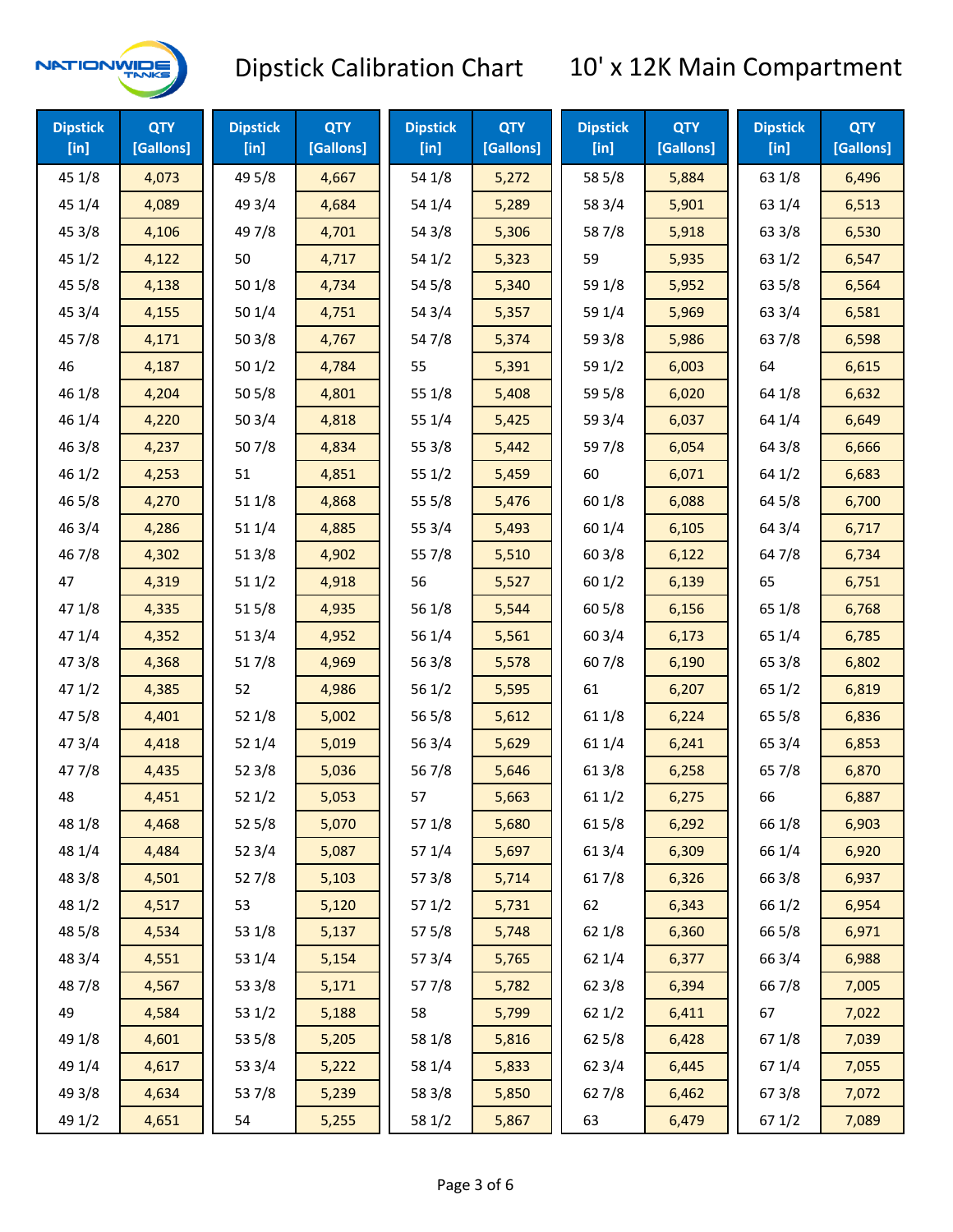

| <b>Dipstick</b><br>$[$ in] | <b>QTY</b><br>[Gallons] | <b>Dipstick</b><br>[in] | <b>QTY</b><br>[Gallons] | <b>Dipstick</b><br>$[$ in] | <b>QTY</b><br>[Gallons] | <b>Dipstick</b><br>$[$ in] | <b>QTY</b><br>[Gallons] | <b>Dipstick</b><br>$[$ in] | <b>QTY</b><br>[Gallons] |
|----------------------------|-------------------------|-------------------------|-------------------------|----------------------------|-------------------------|----------------------------|-------------------------|----------------------------|-------------------------|
| 67 5/8                     | 7,106                   | 72 1/8                  | 7,708                   | 765/8                      | 8,296                   | 81 1/8                     | 8,867                   | 85 5/8                     | 9,416                   |
| 67 3/4                     | 7,123                   | 72 1/4                  | 7,724                   | 763/4                      | 8,312                   | 81 1/4                     | 8,883                   | 85 3/4                     | 9,431                   |
| 67 7/8                     | 7,140                   | 72 3/8                  | 7,741                   | 76 7/8                     | 8,329                   | 81 3/8                     | 8,898                   | 857/8                      | 9,445                   |
| 68                         | 7,156                   | 72 1/2                  | 7,757                   | 77                         | 8,345                   | 81 1/2                     | 8,914                   | 86                         | 9,460                   |
| 68 1/8                     | 7,173                   | 725/8                   | 7,774                   | 77 1/8                     | 8,361                   | 815/8                      | 8,930                   | 86 1/8                     | 9,475                   |
| 68 1/4                     | 7,190                   | 72 3/4                  | 7,790                   | 77 1/4                     | 8,377                   | 813/4                      | 8,945                   | 86 1/4                     | 9,490                   |
| 68 3/8                     | 7,207                   | 727/8                   | 7,807                   | 77 3/8                     | 8,393                   | 817/8                      | 8,960                   | 86 3/8                     | 9,505                   |
| 68 1/2                     | 7,224                   | 73                      | 7,823                   | 771/2                      | 8,409                   | 82                         | 8,976                   | 86 1/2                     | 9,519                   |
| 68 5/8                     | 7,241                   | 73 1/8                  | 7,840                   | 775/8                      | 8,425                   | 82 1/8                     | 8,991                   | 865/8                      | 9,534                   |
| 68 3/4                     | 7,257                   | 73 1/4                  | 7,856                   | 773/4                      | 8,441                   | 82 1/4                     | 9,007                   | 86 3/4                     | 9,549                   |
| 687/8                      | 7,274                   | 73 3/8                  | 7,873                   | 777/8                      | 8,457                   | 82 3/8                     | 9,022                   | 867/8                      | 9,563                   |
| 69                         | 7,291                   | 73 1/2                  | 7,889                   | 78                         | 8,473                   | 82 1/2                     | 9,038                   | 87                         | 9,578                   |
| 69 1/8                     | 7,308                   | 73 5/8                  | 7,905                   | 78 1/8                     | 8,489                   | 82 5/8                     | 9,053                   | 871/8                      | 9,593                   |
| 69 1/4                     | 7,324                   | 73 3/4                  | 7,922                   | 78 1/4                     | 8,505                   | 82 3/4                     | 9,068                   | 87 1/4                     | 9,607                   |
| 69 3/8                     | 7,341                   | 737/8                   | 7,938                   | 78 3/8                     | 8,521                   | 827/8                      | 9,084                   | 87 3/8                     | 9,622                   |
| 69 1/2                     | 7,358                   | 74                      | 7,955                   | 78 1/2                     | 8,537                   | 83                         | 9,099                   | 871/2                      | 9,636                   |
| 69 5/8                     | 7,375                   | 74 1/8                  | 7,971                   | 78 5/8                     | 8,553                   | 83 1/8                     | 9,114                   | 87 5/8                     | 9,651                   |
| 69 3/4                     | 7,391                   | 74 1/4                  | 7,987                   | 78 3/4                     | 8,568                   | 83 1/4                     | 9,129                   | 87 3/4                     | 9,665                   |
| 69 7/8                     | 7,408                   | 74 3/8                  | 8,004                   | 787/8                      | 8,584                   | 83 3/8                     | 9,145                   | 877/8                      | 9,680                   |
| 70                         | 7,425                   | 74 1/2                  | 8,020                   | 79                         | 8,600                   | 83 1/2                     | 9,160                   | 88                         | 9,694                   |
| 70 1/8                     | 7,441                   | 74 5/8                  | 8,036                   | 79 1/8                     | 8,616                   | 83 5/8                     | 9,175                   | 88 1/8                     | 9,709                   |
| 70 1/4                     | 7,458                   | 74 3/4                  | 8,053                   | 79 1/4                     | 8,632                   | 83 3/4                     | 9,190                   | 88 1/4                     | 9,723                   |
| 70 3/8                     | 7,475                   | 747/8                   | 8,069                   | 79 3/8                     | 8,648                   | 837/8                      | 9,206                   | 88 3/8                     | 9,737                   |
| 70 1/2                     | 7,492                   | 75                      | 8,085                   | 79 1/2                     | 8,664                   | 84                         | 9,221                   | 88 1/2                     | 9,752                   |
| 70 5/8                     | 7,508                   | 75 1/8                  | 8,102                   | 79 5/8                     | 8,679                   | 84 1/8                     | 9,236                   | 88 5/8                     | 9,766                   |
| 70 3/4                     | 7,525                   | 75 1/4                  | 8,118                   | 79 3/4                     | 8,695                   | 84 1/4                     | 9,251                   | 88 3/4                     | 9,780                   |
| 70 7/8                     | 7,542                   | 75 3/8                  | 8,134                   | 79 7/8                     | 8,711                   | 84 3/8                     | 9,266                   | 887/8                      | 9,795                   |
| 71                         | 7,558                   | 75 1/2                  | 8,151                   | 80                         | 8,727                   | 84 1/2                     | 9,281                   | 89                         | 9,809                   |
| 71 1/8                     | 7,575                   | 75 5/8                  | 8,167                   | 80 1/8                     | 8,742                   | 84 5/8                     | 9,296                   | 89 1/8                     | 9,823                   |
| 71 1/4                     | 7,591                   | 75 3/4                  | 8,183                   | 80 1/4                     | 8,758                   | 84 3/4                     | 9,311                   | 89 1/4                     | 9,837                   |
| 713/8                      | 7,608                   | 75 7/8                  | 8,199                   | 80 3/8                     | 8,774                   | 847/8                      | 9,326                   | 89 3/8                     | 9,852                   |
| 71 1/2                     | 7,625                   | 76                      | 8,215                   | 80 1/2                     | 8,789                   | 85                         | 9,341                   | 89 1/2                     | 9,866                   |
| 715/8                      | 7,641                   | 76 1/8                  | 8,232                   | 80 5/8                     | 8,805                   | 85 1/8                     | 9,356                   | 89 5/8                     | 9,880                   |
| 713/4                      | 7,658                   | 76 1/4                  | 8,248                   | 80 3/4                     | 8,821                   | 85 1/4                     | 9,371                   | 89 3/4                     | 9,894                   |
| 717/8                      | 7,674                   | 763/8                   | 8,264                   | 807/8                      | 8,836                   | 85 3/8                     | 9,386                   | 897/8                      | 9,908                   |
| 72                         | 7,691                   | 76 1/2                  | 8,280                   | 81                         | 8,852                   | 85 1/2                     | 9,401                   | 90                         | 9,922                   |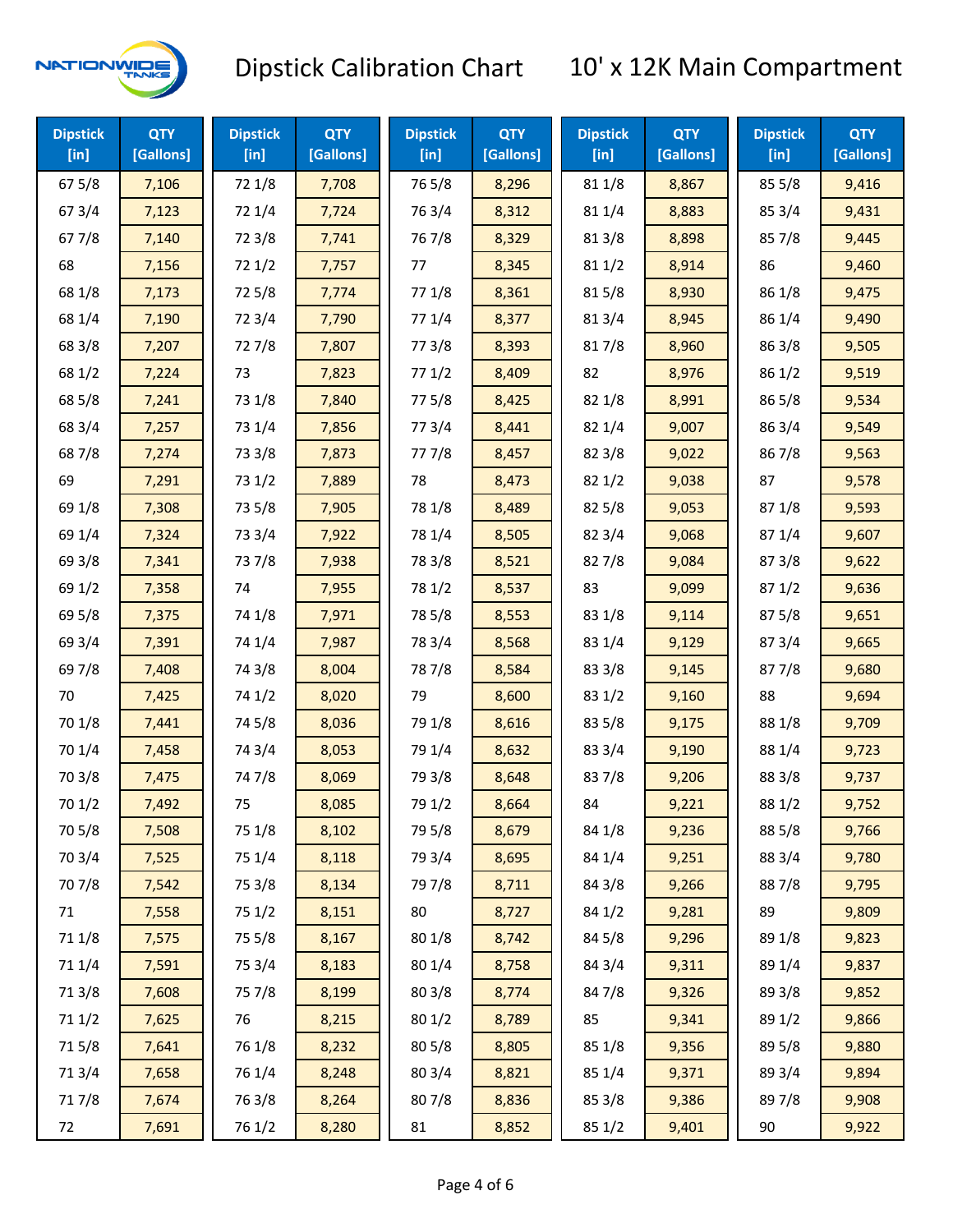

| <b>Dipstick</b><br>[in] | <b>QTY</b><br>[Gallons] | <b>Dipstick</b><br>[in] | <b>QTY</b><br>[Gallons] | <b>Dipstick</b><br>[in] | <b>QTY</b><br>[Gallons] | <b>Dipstick</b><br>[in] | <b>QTY</b><br>[Gallons] | <b>Dipstick</b><br>[in] | <b>QTY</b><br>[Gallons] |
|-------------------------|-------------------------|-------------------------|-------------------------|-------------------------|-------------------------|-------------------------|-------------------------|-------------------------|-------------------------|
| 90 1/8                  | 9,936                   | 94 5/8                  | 10,423                  | 99 1/8                  | 10,869                  | 103 5/8                 | 11,269                  | 108 1/8                 | 11,613                  |
| 90 1/4                  | 9,950                   | 94 3/4                  | 10,436                  | 99 1/4                  | 10,881                  | 103 3/4                 | 11,279                  | 108 1/4                 | 11,622                  |
| 903/8                   | 9,964                   | 947/8                   | 10,449                  | 99 3/8                  | 10,893                  | 103 7/8                 | 11,290                  | 108 3/8                 | 11,630                  |
| 901/2                   | 9,978                   | 95                      | 10,461                  | 99 1/2                  | 10,904                  | 104                     | 11,300                  | 108 1/2                 | 11,639                  |
| 905/8                   | 9,992                   | 95 1/8                  | 10,474                  | 99 5/8                  | 10,916                  | 104 1/8                 | 11,310                  | 108 5/8                 | 11,647                  |
| 90 3/4                  | 10,006                  | 95 1/4                  | 10,487                  | 99 3/4                  | 10,928                  | 104 1/4                 | 11,320                  | 108 3/4                 | 11,656                  |
| 907/8                   | 10,020                  | 95 3/8                  | 10,500                  | 997/8                   | 10,939                  | 104 3/8                 | 11,330                  | 108 7/8                 | 11,664                  |
| 91                      | 10,033                  | 95 1/2                  | 10,513                  | 100                     | 10,951                  | 1041/2                  | 11,340                  | 109                     | 11,673                  |
| 91 1/8                  | 10,047                  | 95 5/8                  | 10,526                  | 100 1/8                 | 10,962                  | 104 5/8                 | 11,350                  | 109 1/8                 | 11,681                  |
| 91 1/4                  | 10,061                  | 95 3/4                  | 10,538                  | 100 1/4                 | 10,974                  | 104 3/4                 | 11,360                  | 109 1/4                 | 11,689                  |
| 913/8                   | 10,075                  | 95 7/8                  | 10,551                  | 100 3/8                 | 10,985                  | 104 7/8                 | 11,370                  | 109 3/8                 | 11,697                  |
| 91 1/2                  | 10,089                  | 96                      | 10,564                  | 1001/2                  | 10,997                  | 105                     | 11,380                  | 109 1/2                 | 11,706                  |
| 915/8                   | 10,102                  | 96 1/8                  | 10,576                  | 100 5/8                 | 11,008                  | 105 1/8                 | 11,390                  | 109 5/8                 | 11,714                  |
| 913/4                   | 10,116                  | 96 1/4                  | 10,589                  | 1003/4                  | 11,019                  | 105 1/4                 | 11,400                  | 109 3/4                 | 11,722                  |
| 917/8                   | 10,130                  | 963/8                   | 10,601                  | 100 7/8                 | 11,031                  | 105 3/8                 | 11,410                  | 109 7/8                 | 11,730                  |
| 92                      | 10,143                  | 96 1/2                  | 10,614                  | 101                     | 11,042                  | 105 1/2                 | 11,420                  | 110                     | 11,738                  |
| 92 1/8                  | 10,157                  | 96 5/8                  | 10,626                  | 101 1/8                 | 11,053                  | 105 5/8                 | 11,429                  | 110 1/8                 | 11,745                  |
| 92 1/4                  | 10,170                  | 96 3/4                  | 10,639                  | 101 1/4                 | 11,064                  | 105 3/4                 | 11,439                  | 110 1/4                 | 11,753                  |
| 92 3/8                  | 10,184                  | 967/8                   | 10,651                  | 101 3/8                 | 11,075                  | 105 7/8                 | 11,448                  | 110 3/8                 | 11,761                  |
| 921/2                   | 10,197                  | 97                      | 10,664                  | 1011/2                  | 11,086                  | 106                     | 11,458                  | 110 1/2                 | 11,769                  |
| 925/8                   | 10,211                  | 97 1/8                  | 10,676                  | 101 5/8                 | 11,098                  | 106 1/8                 | 11,468                  | 110 5/8                 | 11,776                  |
| 92 3/4                  | 10,224                  | 97 1/4                  | 10,688                  | 101 3/4                 | 11,109                  | 106 1/4                 | 11,477                  | 110 3/4                 | 11,784                  |
| 927/8                   | 10,238                  | 973/8                   | 10,701                  | 101 7/8                 | 11,120                  | 106 3/8                 | 11,486                  | 110 7/8                 | 11,792                  |
| 93                      | 10,251                  | 97 1/2                  | 10,713                  | 102                     | 11,130                  | 106 1/2                 | 11,496                  | 111                     | 11,799                  |
| 93 1/8                  | 10,265                  | 975/8                   | 10,725                  | 102 1/8                 | 11,141                  | 106 5/8                 | 11,505                  | 111 1/8                 | 11,806                  |
| 93 1/4                  | 10,278                  | 973/4                   | 10,737                  | 102 1/4                 | 11,152                  | 106 3/4                 | 11,514                  | 111 1/4                 | 11,814                  |
| 93 3/8                  | 10,291                  | 977/8                   | 10,750                  | 102 3/8                 | 11,163                  | 106 7/8                 | 11,524                  | 111 3/8                 | 11,821                  |
| 93 1/2                  | 10,304                  | 98                      | 10,762                  | 1021/2                  | 11,174                  | 107                     | 11,533                  | 1111/2                  | 11,828                  |
| 93 5/8                  | 10,318                  | 98 1/8                  | 10,774                  | 102 5/8                 | 11,184                  | 107 1/8                 | 11,542                  | 1115/8                  | 11,835                  |
| 93 3/4                  | 10,331                  | 98 1/4                  | 10,786                  | 102 3/4                 | 11,195                  | 107 1/4                 | 11,551                  | 111 3/4                 | 11,843                  |
| 937/8                   | 10,344                  | 98 3/8                  | 10,798                  | 102 7/8                 | 11,206                  | 1073/8                  | 11,560                  | 111 7/8                 | 11,850                  |
| 94                      | 10,357                  | 98 1/2                  | 10,810                  | 103                     | 11,216                  | 1071/2                  | 11,569                  | 112                     | 11,857                  |
| 94 1/8                  | 10,370                  | 98 5/8                  | 10,822                  | 103 1/8                 | 11,227                  | 107 5/8                 | 11,578                  | 112 1/8                 | 11,864                  |
| 94 1/4                  | 10,383                  | 98 3/4                  | 10,834                  | 103 1/4                 | 11,238                  | 107 3/4                 | 11,587                  | 112 1/4                 | 11,870                  |
| 94 3/8                  | 10,397                  | 987/8                   | 10,846                  | 103 3/8                 | 11,248                  | 1077/8                  | 11,596                  | 112 3/8                 | 11,877                  |
| 94 1/2                  | 10,410                  | 99                      | 10,857                  | 103 1/2                 | 11,258                  | 108                     | 11,604                  | 112 1/2                 | 11,884                  |